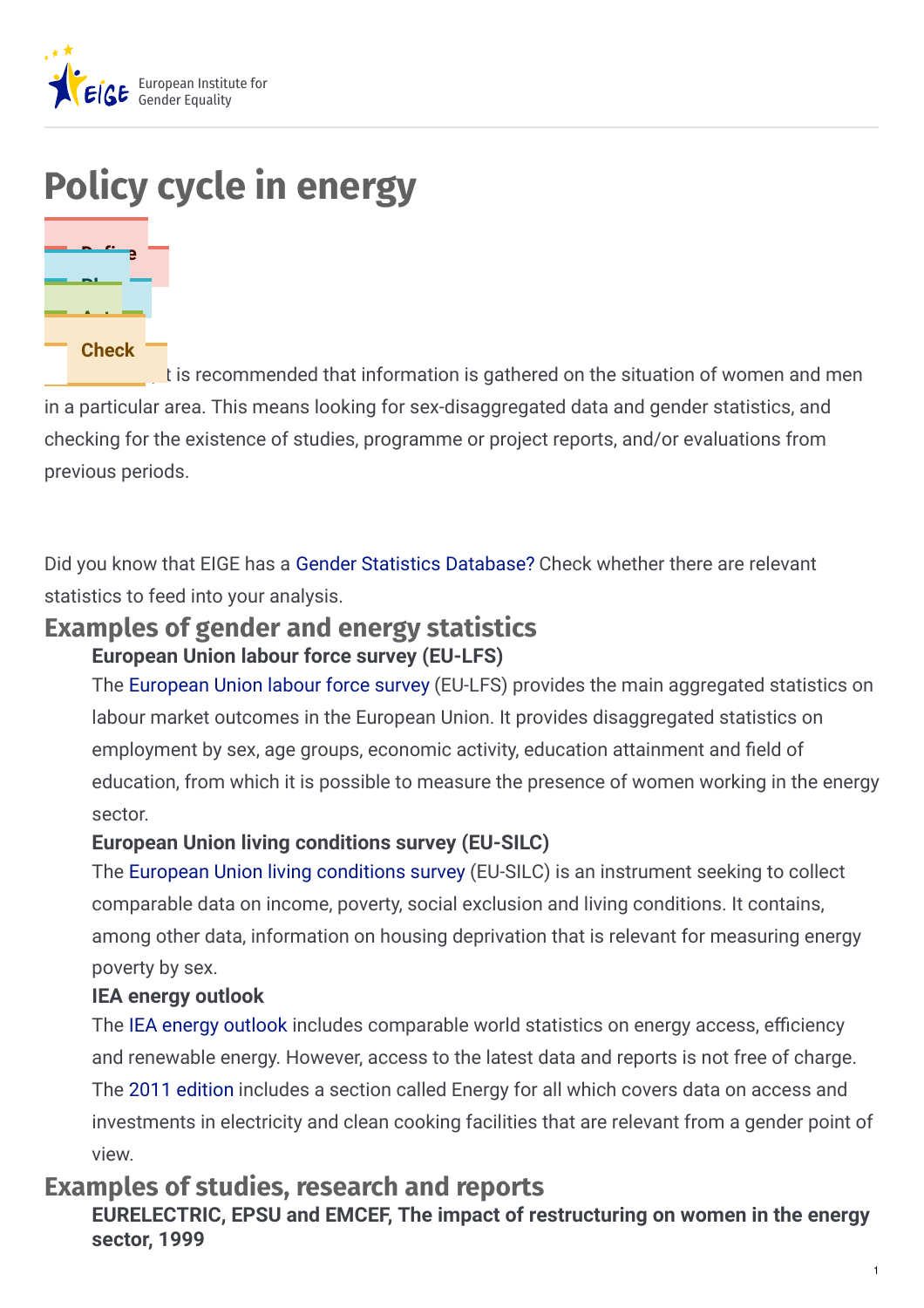The study assesses the impact of the sector restructuring on women's employment in this sector, presenting data on women employed in the sector.

## **European Foundation for the Improvement of Living and Working Conditions, Trends and drivers of change in the European energy sector: Mapping report, 2008**

The [study](http://www.eurofound.europa.eu/pubdocs/2008/12/en/1/ef0812en.pdf) includes, among others, data on women employed in the energy sector.

#### **Roehr U., Gender and Energy: A perspective from the North, background paper for the workshop Gender Perspectives for Earth Summit 2002, Energy, Transport, Information for Decision-Making, Berlin, Germany, 10 – 12 January, 2001**

The [report](https://www.researchgate.net/profile/Ulrike-Roehr/publication/265156053_Gender_and_Energy_in_the_North/links/54cfbd710cf24601c0958994/Gender-and-Energy-in-the-North.pdf) analyses gender aspects in the energy field. It is based mostly on German sources

and examples. However, findings are also suitable for the other EU Member States.

#### **Panjwani A., Energy as a key variable in promoting gender equality and empowering women: A gender and energy perspective on MDG #3, 2005**

This [paper](http://r4d.dfid.gov.uk/PDF/Outputs/Energy/R8346_mdg_goal3.pdf) explores whether links between gender and energy and MDG 3 shown in the

literature exist in real-world practice. It does that by looking at empirical evidence from

studies on the subject and presenting an overview of the results, as well as more detailed findings.

## **OECD, Gender and sustainable development maximising the economic, social and environmental role of women, 2008**

The [report](http://www.oecd.org/social/40881538.pdf) provides information on gender in sustainable development, including an analysis of gender in the energy field.

**Räty, R. and Carlsson-Kanyama, A., Comparing energy use by gender, age and income in some European countries, FOI, Swedish Defence Research Agency, 2009**

This [study](http://www.compromisorse.com/upload/estudios/000/101/foir2800.pdf) analyses energy consumption patterns by gender in four European countries (Germany, Sweden, Norway and Greece).

# **ADAPT, Women in the renewable energy sector (WiRES), 2010**

The report presents the main findings of the WiRES project (Women in Renewable Energy Sector) co-funded by the European Commission, DG Employment, Social Affairs and Equal Opportunities under budget heading 04.03.03.01, industrial relations and social dialogue.

The [report](http://www.greengrowthknowledge.org/project/wires-women-renewable-energy-sector) provides insights on:

the occupational impact for women in the renewable energy sector in Europe.

the role of social dialogue in women's access to employment in the renewable energy sector and the relative working conditions.

best practices of social dialogue in the renewable energy field and policy recommendations.

#### **Ministry of Foreign Affairs of Denmark, Gender equality, women's rights and access to energy services: An inspiration paper in the run-up to Rio+20, 2012**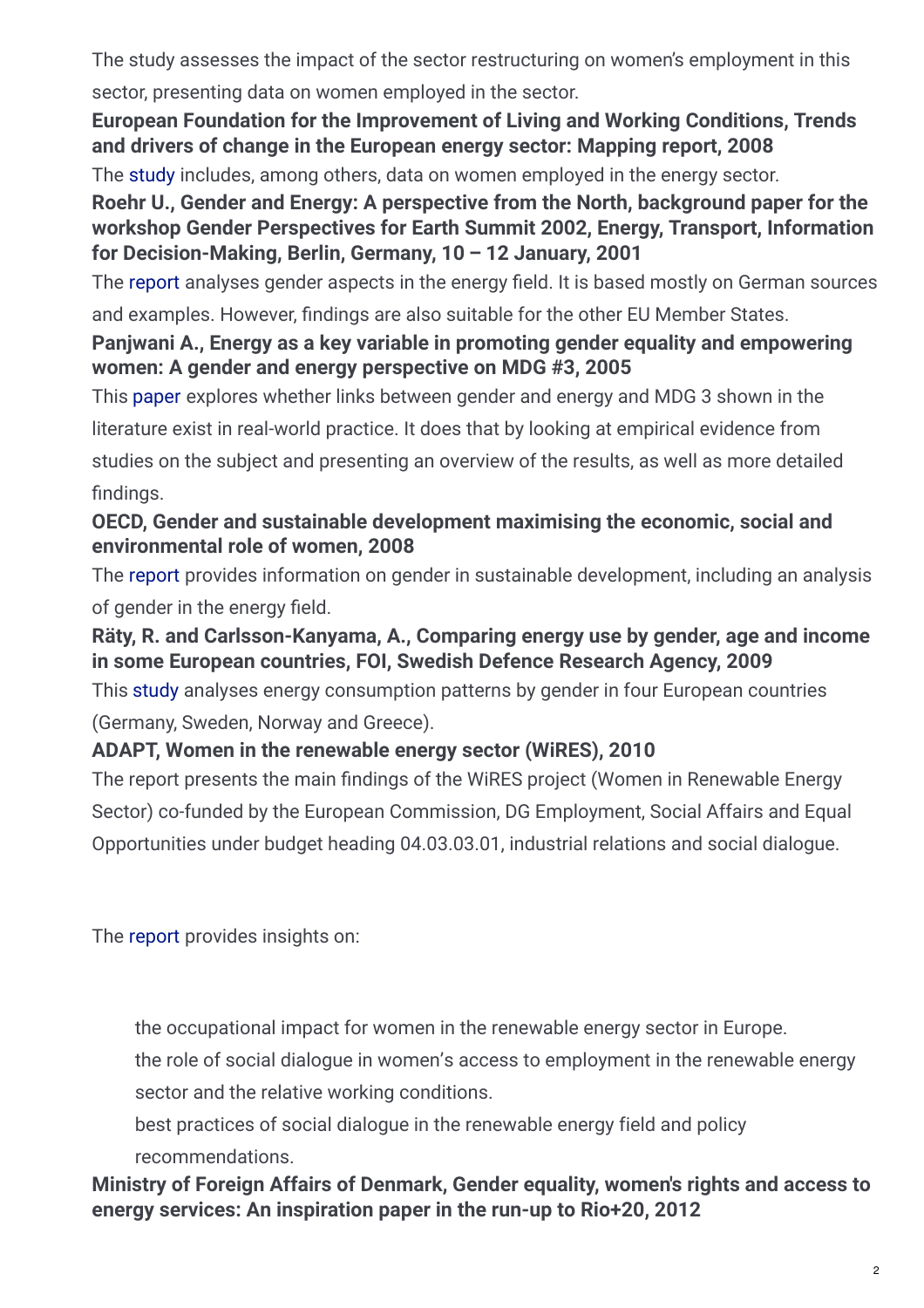This [study](https://www.kit.nl/wp-content/uploads/2018/08/1975_Gender-Rights-and-Energy-Report-final.pdf) aims to increase international attention on the gender equality dimensions of energy access in the run-up to Rio+20, and to contribute to the sustainable energy for all (SE4ALL) initiative and its goal of ensuring universal access to modern energy services by 2030. It conceptualises gender and energy in development from a gender and rights perspective and presents an analysis of energy system governance at household, national and global levels.

# **EIGE, Review of the implementation in the EU Area K of the Beijing Platform of Action: Women and the environment–gender equality and climate change, 2012**

The [report](http://eige.europa.eu/sites/default/files/Gender-Equality-and-Climate-Change-Report.pdf) prepared by the EIGE reviews the progress made by the European Union Member States in the implementation of 1 of the 12 areas of concern of the Beijing Declaration and Platform for Action for Equality, Development and Peace (BPfA), namely of Area K: Women and the environment. It is the first EU-wide report on gender equality and climate change which provides comparable data at the EU level. Furthermore, it introduces the first indicators to support policy makers in measuring progress in climate change policies from the perspective of gender equality. It includes specific sections on energy e.g. energy needs, energy consumption.

## **International Labour Foundation for Sustainable Development (Sustainlabour), Green jobs and related policy frameworks: An overview of the European Union, 2013**

The [study](https://www.skillsforemployment.org/edmsp1/idcplg?IdcService=GET_FILE&dID=351564&dDocName=WCMSTEST4_038427&allowInterrupt=1) provides an outlook on green jobs in the EU, including information on women employed in green sectors such as the energy sector.

#### **Cambridge Econometrics, Employment effects of selected scenarios from the Energy Roadmap 2050, 2013**

This [report](https://ec.europa.eu/energy/sites/ener/files/documents/2013_report_employment_effects_roadmap_2050.pdf) provides an assessment of the employment and labour market impacts of the scenarios in the Energy Roadmap 2050. It also provides estimates of the current level of employment in energy supply sectors in the EU, also providing information on women employed in the energy sector and future projections.

#### **Begoña M., Sánchez López A., and Martín L.,. Green jobs and related policy frameworks: An overview of the European Union, 2013**

This [paper](http://www.sustainlabour.org/documentos/Green and decent jobs- Compilation report.pdf) provides insights on women's participation in the green economy, including the energy sector.

#### **Sustainable Energy for All (UN programme on energy) under the coordination of the World Bank and IEA, Global tracking framework, 2014**

The [report](https://openknowledge.worldbank.org/handle/10986/16537) includes a snapshot of the status of more than 170 countries with respect to energy access, action on energy efficiency and renewable energy, and energy consumption. It also provides information on women's access to energy.

#### **CEDEFOP, Green skills and innovation for inclusive growth, Luxembourg, Publications OHce of the European Union, 2015**

The [report](http://www.cedefop.europa.eu/en/publications-and-resources/publications/3069) contains evidence and policy analysis to foster an equitable shift to greener economies and more sustainable societies, including data on gender and skills/education and employment in the green sectors.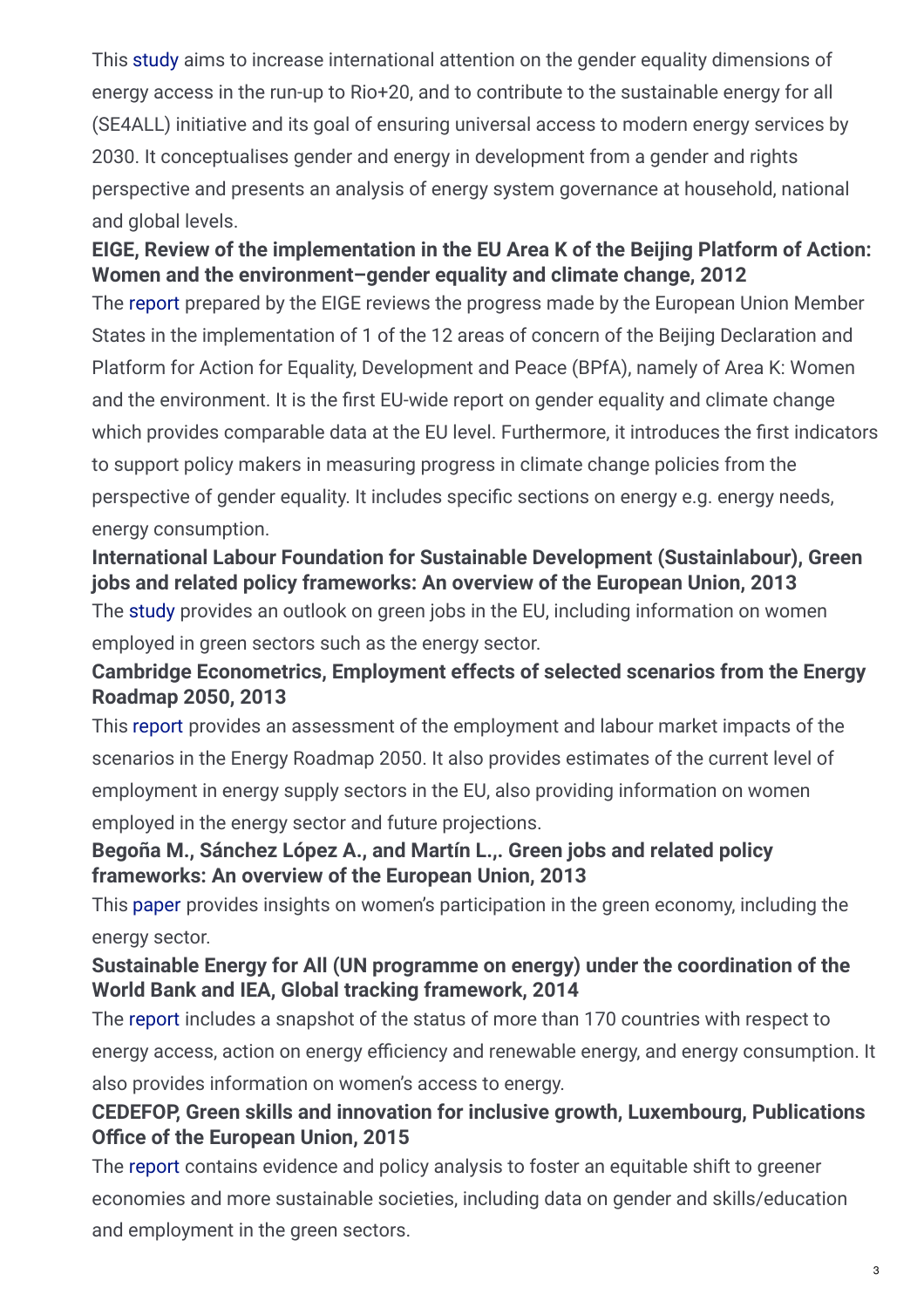#### **HEDON, Women, energy and economic empowerment, 2015**

This [focuses](https://www.esmap.org/sites/default/files/resources-document/GENDERWomen Energy and Economic Empowerment.pdf) on the role of women in providing energy products and services to the poor and 'difficult to reach' consumers. It also explores the impact that women-led micro and small enterprises selling energy services can have, with respect to household spending, poverty, gender equality and local markets and economies.

Did you know that EIGE has a Resource and [Documentation](http://eige.europa.eu/rdc) Centre? Check whether there is relevant information to feed into your analysis.

One of the first steps to take when defining your policy/project/programme is to gather information and analyse the situation of women and men in the respective policy area. The information and data you collected will allow an understanding of the reality and assist you in designing your policy, programme or project. Specific methods that can be used in this phase are gender analysis and gender impact assessment.

# **Examples of gender analysis**

# **Caprile M. (ed.), Sánchez B., Vallès N., Gómez A., Potrony J., Sixto E., Herrera D., Oleaga M., Amate M., and Isasa I., Monitoring progress towards gender equality in the sixth framework programme–sustainable energy systems**

Luxembourg: Office for Official Publications of the European Union, 2008

This [report](https://ec.europa.eu/research/science-society/document_library/pdf_06/gender-monitoring-studies-synthesis-report_en.pdf) presents the main results, conclusions and recommendations on how to integrate gender in the sub-priority 6.1 of the specific programme 1, integrating and strengthening the European research area (2002 – 2006): Sustainable energy systems. The report also provides a set of recommendations for making further steps towards gender equality in framework programme activities.

# **The 2010 gender and energy toolkit**

This [toolkit,](http://www.norad.no/globalassets/import-2162015-80434-am/www.norad.no-ny/filarkiv/ren-energi/gender-and-energy-toolkit.pdf) drafted by ETC/ENERGIA to support Norad's Energy Department provides information on available tools for gender analysis in the energy field.

# **The 2011 mainstreaming gender in energy**

This practical [handbook,](https://ppp.worldbank.org/public-private-partnership/sites/ppp.worldbank.org/files/documents/Energia_Mainstreaming_gender_in_energy_projects_A_practical_Hand_book.pdf) drafted by ENERGIA, seeks to provide guidance, practical tools and examples for energy projects that show how to undertake gender analysis systematically. **The 2004 UNDP gender and energy for sustainable development**

This is a toolkit and [resource](http://www.undp.org/content/dam/aplaws/publication/en/publications/environment-energy/www-ee-library/sustainable-energy/energy-and-gender-for-sustainable-development-a-toolkit-and-resource-guide/genderengtoolkit.pdf) guide that targets development practitioners, energy planners, community groups and gender experts. It provides information on ways to address gender in energy issues at the project and policy levels.

# **The 2014 UNIDPO guide on gender mainstreaming in energy and climate change projects**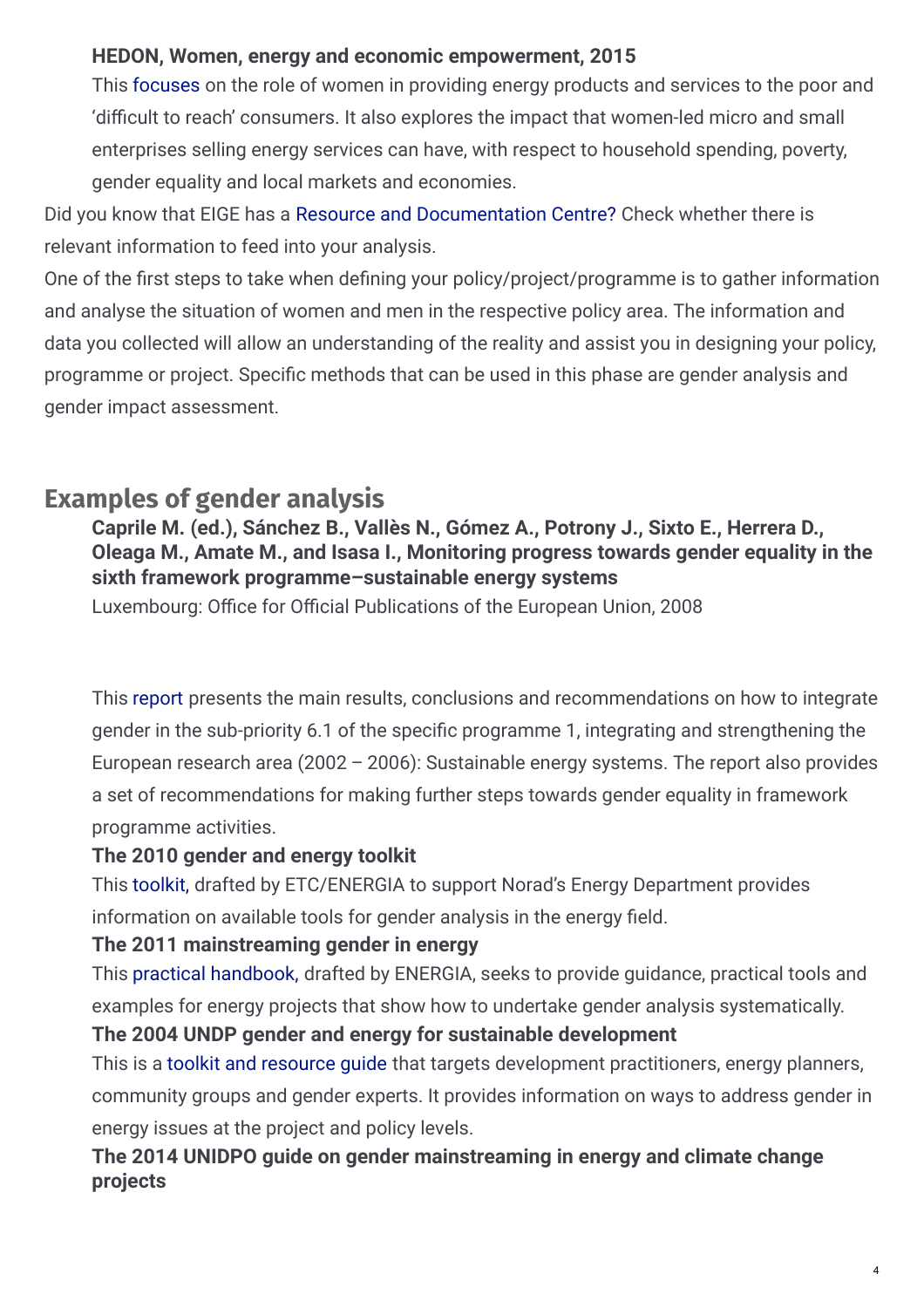This [guide](http://www.unido.org/fileadmin/user_media_upgrade/What_we_do/Topics/Women_and_Youth/Guide_on_Gender_Mainstreaming_ECC.pdf) aims at providing practical guidance on how to systematically address gender inequalities specific to UNIDO's energy and climate change projects, through a gender analysis.

#### **Joy Clancy, Late developers - Gender mainstreaming in the energy sector**

The [paper](https://www.researchgate.net/publication/228449662_Late_Developers_Gender_Mainstreaming_in_the_Energy_Sector) presents describes the approach to gender mainstreaming in the energy sector undertaken by ENERGIA in selected countries in Africa. The paper includes a framework for engendering energy projects and policies in both the design and implementation phases.

# **Examples of stakeholders that can be consulted ENERGIA**

[ENERGIA](http://energia.org/) - International network on gender and sustainable energy.

#### **GenderCC – Women for Climate Justice**

[GenderCC](http://www.gendercc.net/home.html) – Women for Climate Justice - global network on gender and climate justice. For a more detailed description of how gender can be mainstreamed in this phase of the policy

cycle, click [here.](http://eige.europa.eu/gender-mainstreaming/what-is-gender-mainstreaming)

In this phase, it's appropriate to analyse budgets from a gender perspective. Gender budgeting is used to identify how budget allocations contribute to promoting gender equality. Gender budgeting brings visibility to how much public money is spent for women and men respectively. Thus, gender budgeting ensures that public funds are fairly distributed between women and men. It also contributes to accountability and transparency about how public funds are being spent.

# **Example of gender budgeting in energy**

# **The Norwegian Agency for Development Cooperation, in cooperation with ENERGIA - Gender budgeting framework in the energy sector**

The Norwegian Agency for Development Cooperation, in cooperation with ENERGIA, has developed a gender budgeting [framework](http://www.norad.no/globalassets/import-2162015-80434-am/www.norad.no-ny/filarkiv/ren-energi/gender-and-energy/gender-equality-in-financing-energy-for-all.pdf) in the energy sector. Gender equality in financing energy for all, drafted in 2011, provides insights on gender-responsive budgeting in financing energy.

# **The 2014 guide on gender mainstreaming UNIDO's energy and climate change portfolio**

The 2014 guide on gender [mainstreaming](http://www.unido.org/fileadmin/user_media_upgrade/What_we_do/Topics/Women_and_Youth/Guide_on_Gender_Mainstreaming_ECC.pdf) UNIDO's energy and climate change portfolio includes a framework on gender budgeting in the energy field.

# **Examples of indicators for monitoring gender and energy**

Lack of sex-disaggregated data in the energy field is a major [problem](https://www.researchgate.net/publication/228449662_Late_Developers_Gender_Mainstreaming_in_the_Energy_Sector) in adopting gender oriented policy in this field in the EU: No data – no visibility; no visibility – no interest. According to Clancy, the lack of gender disaggregated data has been partly attributed to policy makers and planners who aren't aware of the gender effects of energy policies. On the other hand, it is also attributable to the weak communication of [existing](https://www.researchgate.net/publication/228449662_Late_Developers_Gender_Mainstreaming_in_the_Energy_Sector) gender tools for gender mainstreaming in the energy field.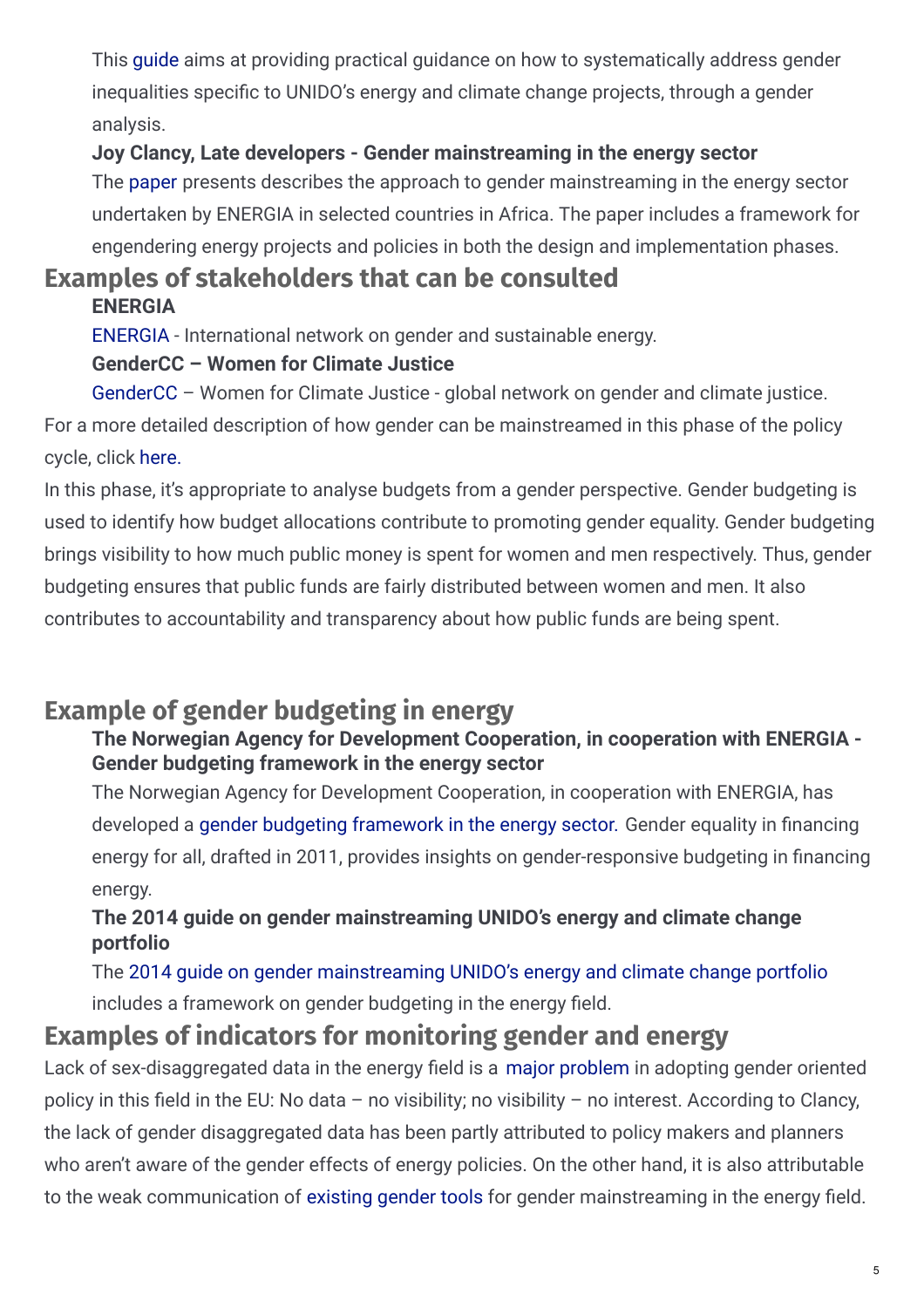While the European Commission undertook efforts in collecting data disaggregated by sex for some energy-related indicators (e.g. home heating, skills and education, employment by sector of activity), much of the indicators used to monitor progress on the advancement towards the 2020 energy targets are not disaggregated by sex.

However, the following are useful indicators for measuring gender inequalities in the energy sector.

#### **Percentage of women employed in electricity, gas, steam and air-conditioning supply activities**

Participation of women in the energy sector is quite low. The figure may be derived from the percentage of women employed in electricity, gas, steam and air-conditioning supply activities, based on Eurostat data (Eurostat, LFS, table Employment by sex, age groups and economic activity, from 2008, NACE Rev. 2, 1000, lfsa\_egan2.

#### **Percentage of population with primary reliance on non-solid fuels**

Ensure access to affordable, reliable, sustainable and modern energy for all is a goal of the 2015 UN position paper Monitoring gender equality and the empowerment of women and girls in the 2030 agenda for sustainable development. The suggested indicator is percentage of population with primary reliance on non-solid fuels, by income/wealth, urban/rural location. The indicator can monitor some key gender dimensions on lack of access to energy sources. This [includes](http://www.unwomen.org/~/media/headquarters/attachments/sections/library/publications/2015/indicatorpaper-en-final.pdf?v=1&d=20150917T233452) the time women and girls spend in the collection of firewood and other fuel sources, as well as the health impacts of indoor household pollution. It can be calculated through household surveys.

When preparing calls for proposals as part of funding programmes, or terms of reference for public procurement procedures, do not forget to formalise gender-related requirements. This particularly affects contractors to be hired for policy support services. This will ensure the projects and services which the European Commission will fund are not gender-blind or gender-biased.

# **Example of procurement**

**European Commission, Buying social: A guide to taking account of social considerations in public procurement, 2010**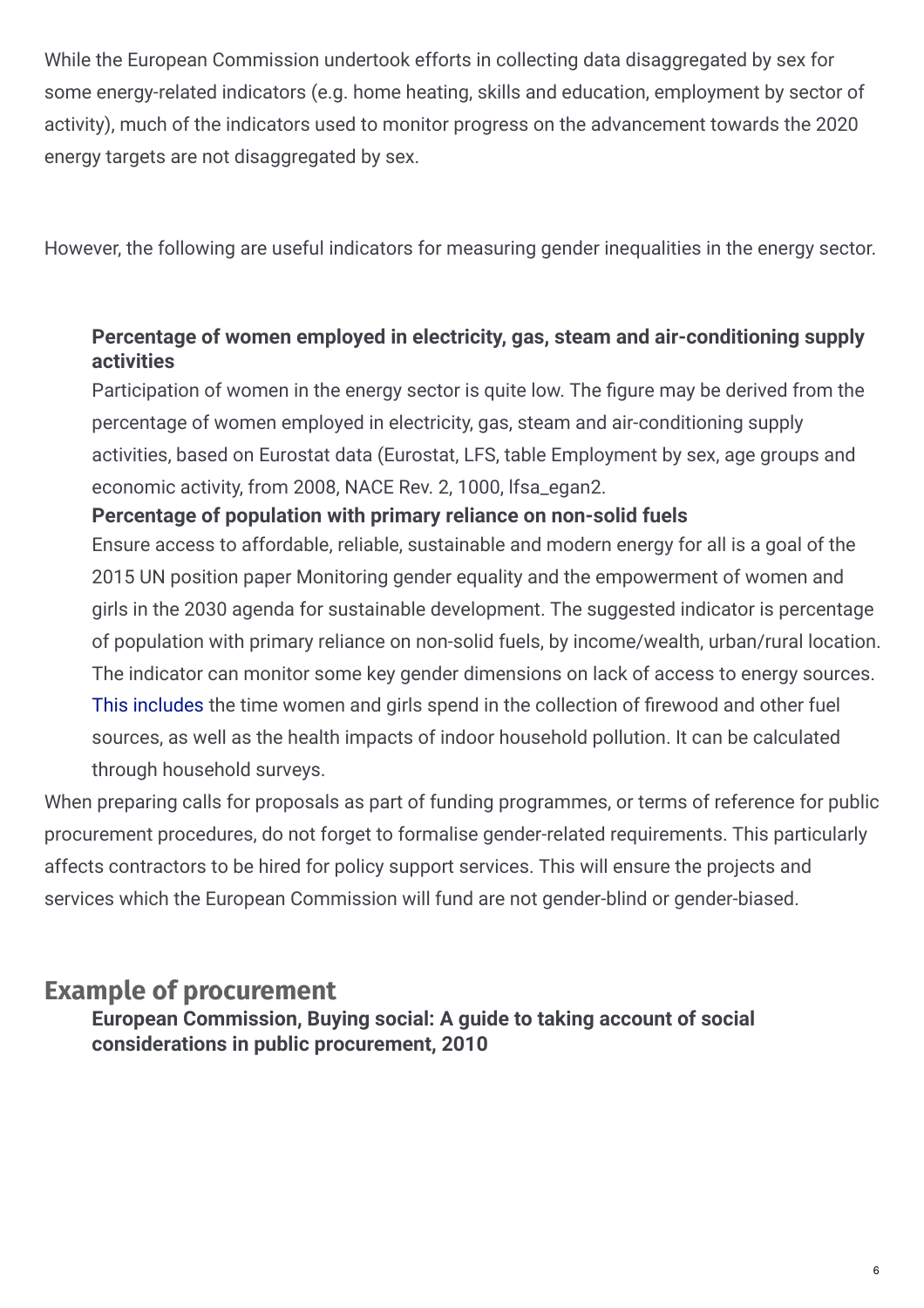This quide aims to raise contracting authorities' awareness of the potential benefits of integrating social considerations in public procurement. It also explains in a practical way the opportunities offered by the existing EU legal framework for public authorities to take social considerations into account in their public procurement. This means they pay attention not only to price, but also to the best value for money. The guide follows the procurement procedures step by step. Energy efficiency and gender equality represent two of the social responsible criteria included in the guide.

The 2014 [Recommendations](http://ec.europa.eu/environment/gpp/versus_en.htm) for the federal procurement offices in Switzerland includes recommendations for sustainable procurement. Energy efficiency and gender equality, e.g. equal pay for women and men, represent two of the criteria to be considered by sustainable procurement. **The** 2014 Recommendations for the federal procurement offices in Switzerland

## **The 2014 guide on gender mainstreaming UNIDO's energy and climate change portfolio**

The 2014 guide on gender [mainstreaming](https://www.unwomen.org/en/digital-library/publications/2013/5/guidance-note---sustainable-energy) UNIDO's energy and climate change portfolio includes a suggestions on public procurement and in particular on terms of reference for the employment of a gender expert in the policy/programme/project design and implementation phases.

#### **The energy sector management assistance (ESMAP) programme Gender: Social inclusion in energy**

The [programme](http://www.esmap.org/node/2756) provides a series of examples of terms of reference for involving consultants in different stages of the energy policy cycle.

For a more detailed description of how gender can be mainstreamed in this phase of the policy cycle, click [here.](http://eige.europa.eu/gender-mainstreaming/what-is-gender-mainstreaming)

In the implementation phase of a policy or programme, ensure that all who are involved are sufficiently aware about the relevant gender objectives and plans. If not, set up briefings and capacity-building initiatives according to staff needs. Think about researchers, proposal evaluators, monitoring and evaluation experts, scientific officers, programme committee members, etc.

# **Examples of capacity-building initiatives about energy**

**The gender toolkit, a training module on energy funded by the European Commission within the FP7 programme**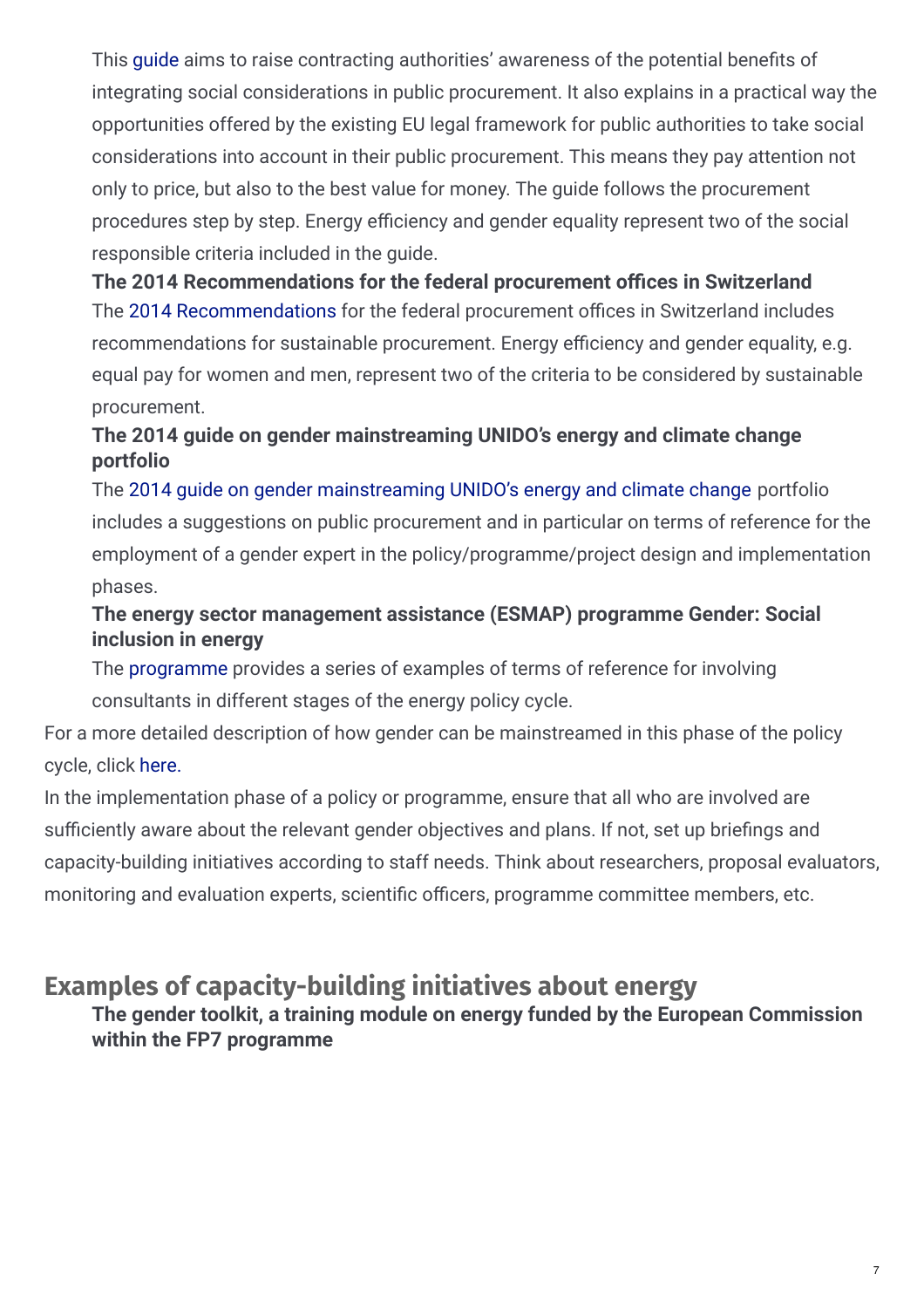The gender toolkit, a [training](http://www.yellowwindow.be/genderinresearch/downloads/YW2009_GenderToolKit_field4_Energy_001.pdf) module on energy funded by the European Commission within the FP7 programme, takes a closer look at how gender is relevant in the specific field of energy in FP7. It points out the relevance of gender within the field, discusses the topics that have been put forward by the European Commission in the field's work programme. It provides suggestions on gender-relevant issues which may be taken up by the research teams. To illustrate how planned research in energy can be made gender sensitive, examples of projects are included based on project summaries found on the CORDIS FP7.

#### **The 2010 UNIDO Guidance note on sustainable energy for all**

The 2010 UNIDO [Guidance](http://www.unido.org/fileadmin/user_media_upgrade/What_we_do/Topics/Women_and_Youth/GUIDANCENOTE_FINAL_WEB.pdf) note on sustainable energy for all: the gender dimensions provides a brief overview of issues related to gender equality. It serves as a starting point in working with policy makers and other stakeholders in developing programmatic and policy activities in energy.

#### **ENERGIA's training course "The gender face of energy"**

ENERGIA has developed a training course entitled The gender face of energy, which includes the following training modules available online:

concepts in gender and energy. gender tools for energy projects. engendering energy policy. gender and energy advocacy. engendering energy project proposal development. capacity-building of organisations.

There is also a sub-module on the communication of the project result.

#### **The UNDP's gender and climate change training modules and policy briefs**

The UNDP has developed a series of gender and climate change training modules and policy briefs directed at [practitioners](http://www.undp.org/content/dam/undp/library/gender/Gender and Environment/TM4_AsiaPacific_Capacity.pdf) and policy makers, in particular in the Asia-Pacific region. The themes covered focus on climate change issues such as adaptation and mitigation, disaster risk reduction, energy and finance.

# **Example of gender language in energy**

#### **ENERGIA's fact sheets on gender mainstreaming in the energy field**

ENERGIA has produced a series of fact sheets on gender mainstreaming in the energy field. providing definitions and examples from real-world programmes, including developing countries. Some examples of issues tackled are:

gender mainstreaming in rural electrification programmes.